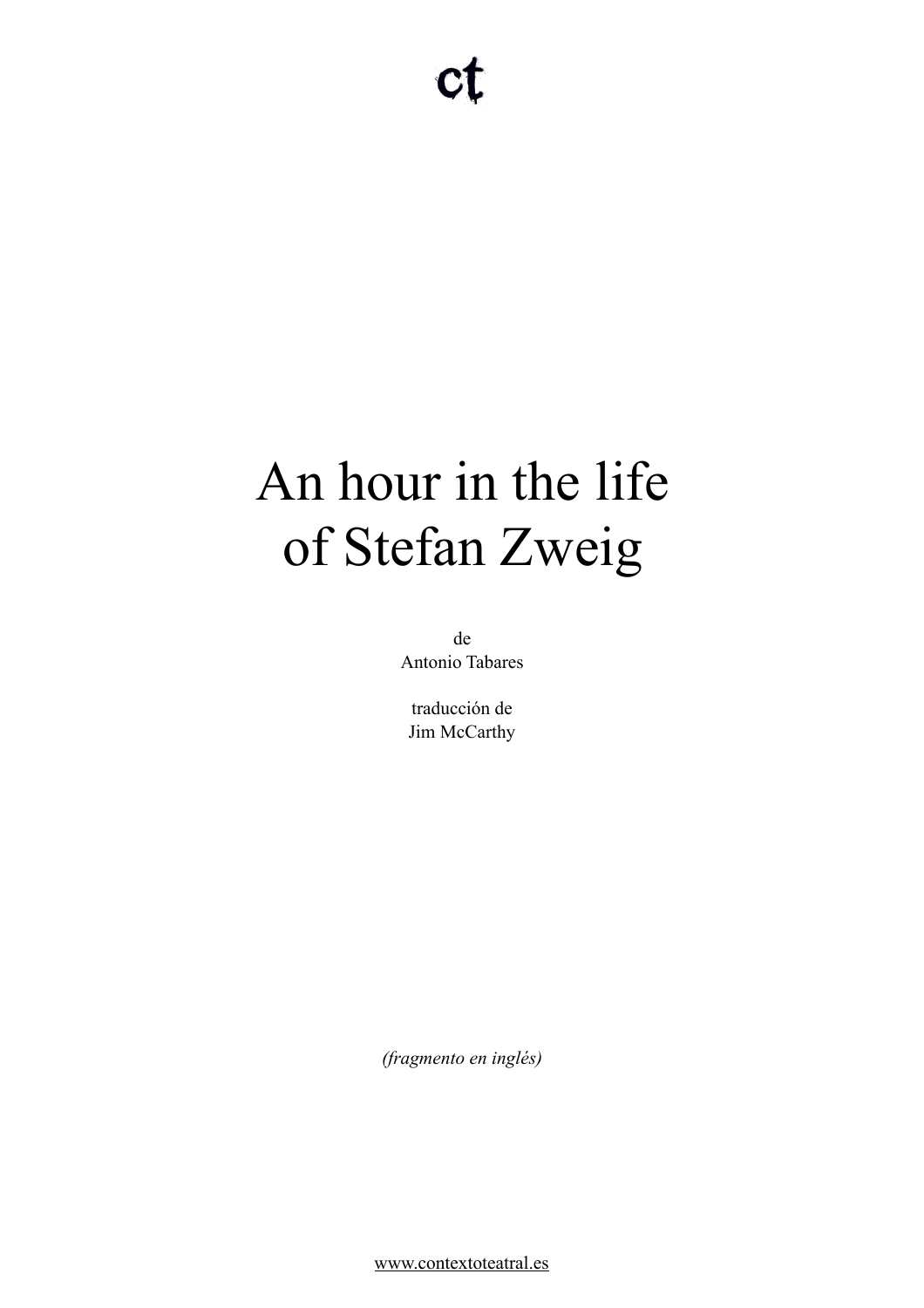*Petropolis, Brazil, February 22nd 1942. A room in the Zweigs' house. A large room with few furnishings. A desk covered in papers and envelopes, a bookshelf with a few books and a small table with an unfinished game of chess on it. Seated at the desk, Charlotte Elizabeth Altmann, Lotte, aged 35, has just finished reading a document. She has a worn, somewhat sad expression. She is wearing a summer dress. Standing next to her is Stefan Zweig, aged 60. Aged face with a worn out expression and a lost look. He has been listening whilst drinking a cup of tea. Silence.* 

**LOTTE** Do you want me to read it again?

ZWEIG No.

LOTTE So you'll sign it as it is?

ZWEIG It's good as it is. I don't think it needs any more. What's the matter?

LOTTE Nothing. I thought perhaps…

ZWEIG What?

LOTTE Sorry, I'm a bit confused.

ZWEIG We've talked about it dozens of times.

**LOTTE** Yes, yes, I know. It's just that…Suddenly…*(She is quiet.)*

ZWEIG Suddenly you're afraid.

**LOTTE** I'm afraid.

ZWEIG

*(Very calmly)* It will only be a moment. As I told you before. No longer than it takes a person to finish a cup of tea. *(He drinks.)*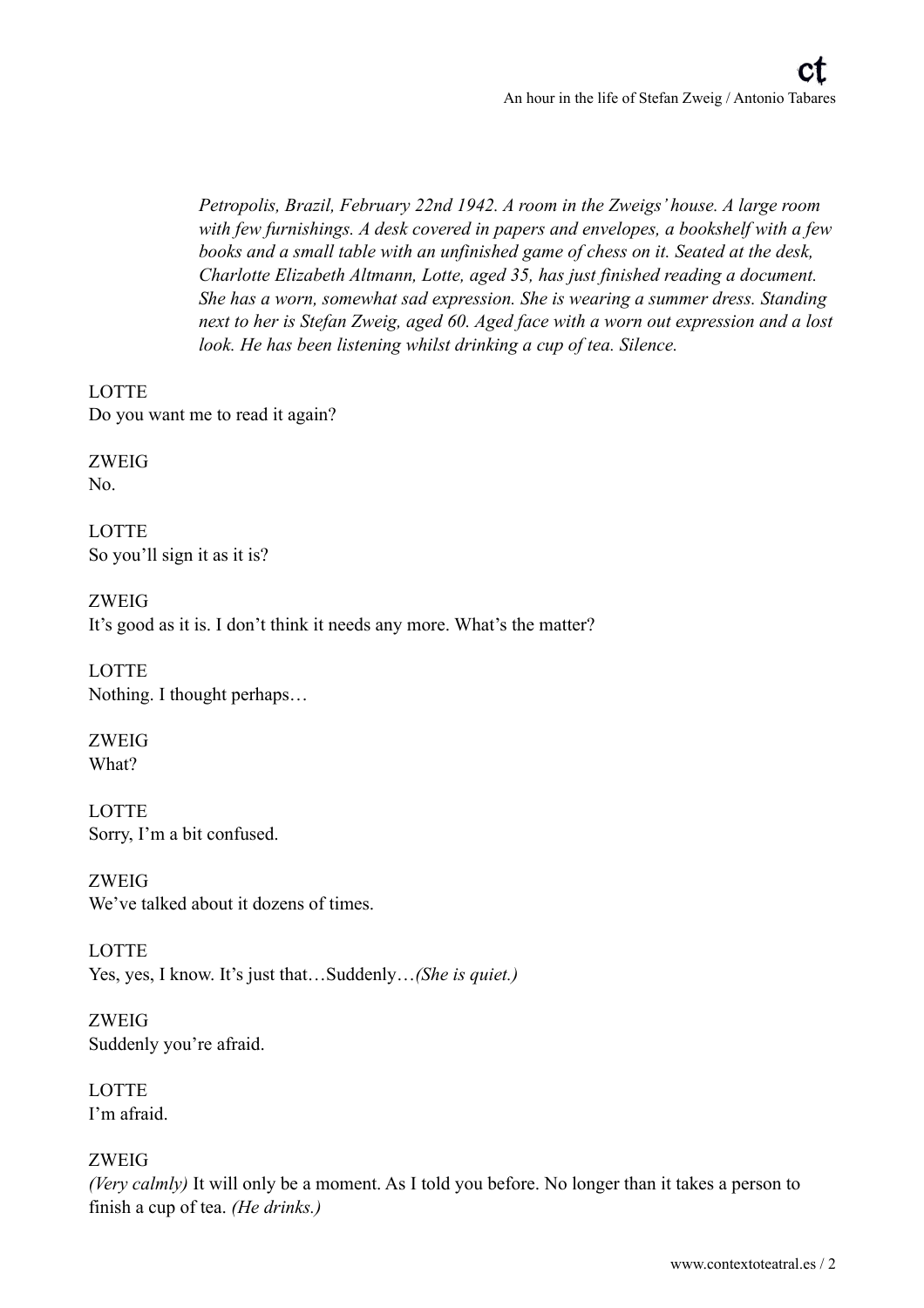#### **LOTTE**

I know. I still can't help being afraid. The last few days I've told myself over and over that when the moment came I wouldn't hesitate, but now…

#### ZWEIG

You know you don't have to do it. I don't want…

#### LOTTE

 $N<sub>0</sub>$ 

ZWEIG …you to feel forced. If you decide not to do it…

**LOTTE** No, no. I want to do it.

ZWEIG …You won't be short of money, if you want to carry on.

#### **LOTTE**

Of course I want to do it. I've made up my mind. But let me be a little bit shaky at least. It's only natural, isn't it?

ZWEIG *(Resigned)* Yes.

# **LOTTE**

*(She moves closer to him, affectionately)* But it gives me strength to have you at my side. To know you're so determined.

#### ZWEIG

Death doesn't frighten me. All I feel at the moment is sadness. I've enjoyed living. But life has turned into something sadder than death itself *(Silence.)* 

#### LOTTE Do you want to rest a little?

ZWEIG No. Let's finish off. There can't be much left to do, no?

# **LOTTE**

*(Indicating a pile of envelopes and papers on the table)* This pile here.

# ZWEIG

I'd rather finish it now. That way we'll still have time for a walk in the garden. If you like. *(Lotte agrees)* It'll be a beautiful evening. Then we'll come home, lie down on the bed and everything will be finished.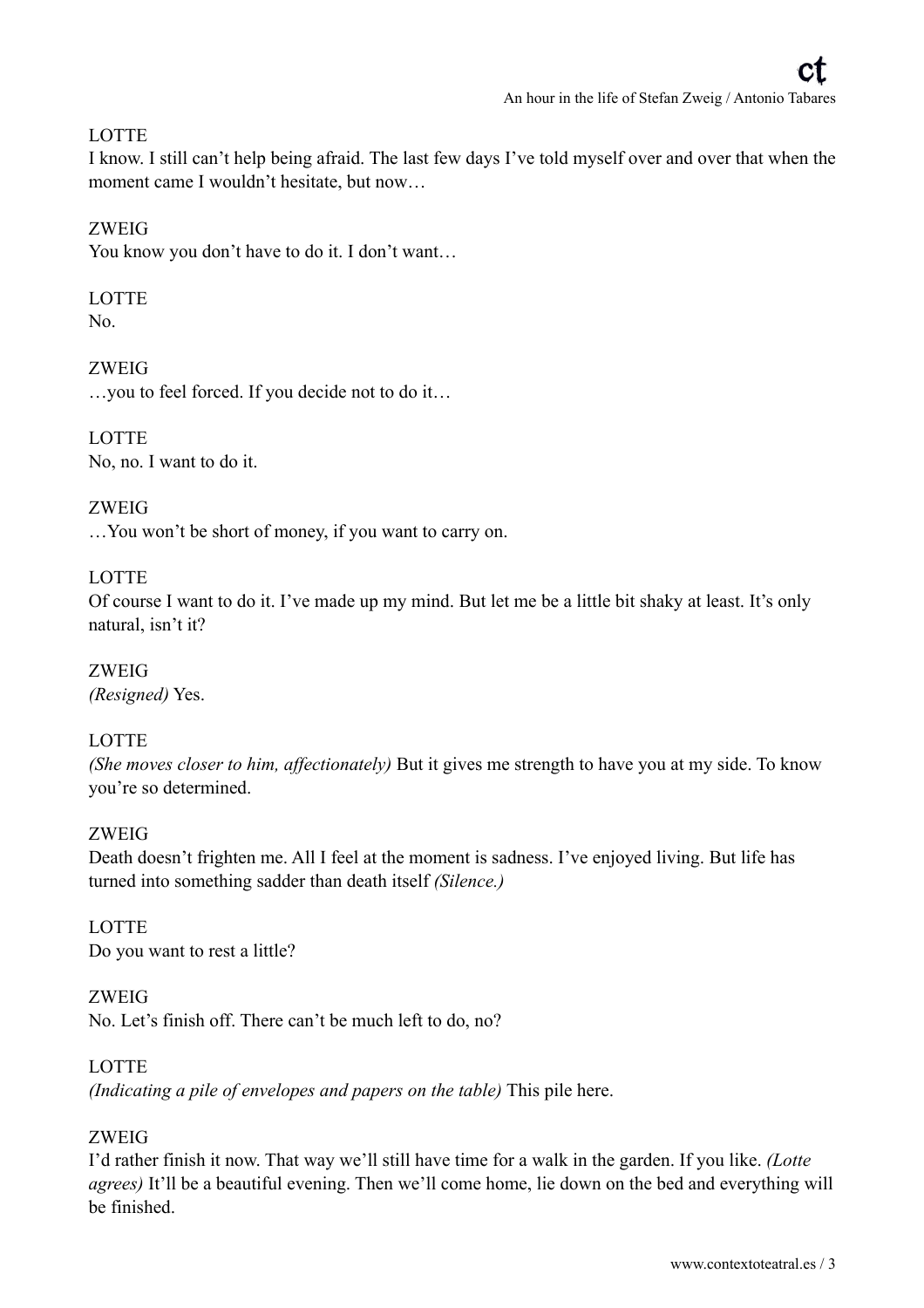**LOTTE** *(To herself)* Everything.

ZWEIG It'll be like a crossing.

**LOTTE** A crossing to where?

ZWEIG To a place where we leave pain behind.

LOTTE You think so?

ZWEIG What?

**LOTTE** You think pain will end with death?

ZWEIG Of course.

LOTTE How do you know we don't take it with us?

ZWEIG What?

LOTTE How do you know that after we're dead we don't carry on feeling the pain that tortures us now, that we'll escape from the complete sadness that our life has become?

*(Zweig shrugs. He doesn't know what to say.)* 

ZWEIG Lotte, we can't know. Nobody can.

LOTTE If we do, what a disaster, no? Even when we're dead we wouldn't manage to be safe from *him*.

ZWEIG We said today we wouldn't talk about him. We'll never hear about him ever again.

#### LOTTE Sorry. I'm not as strong as you think.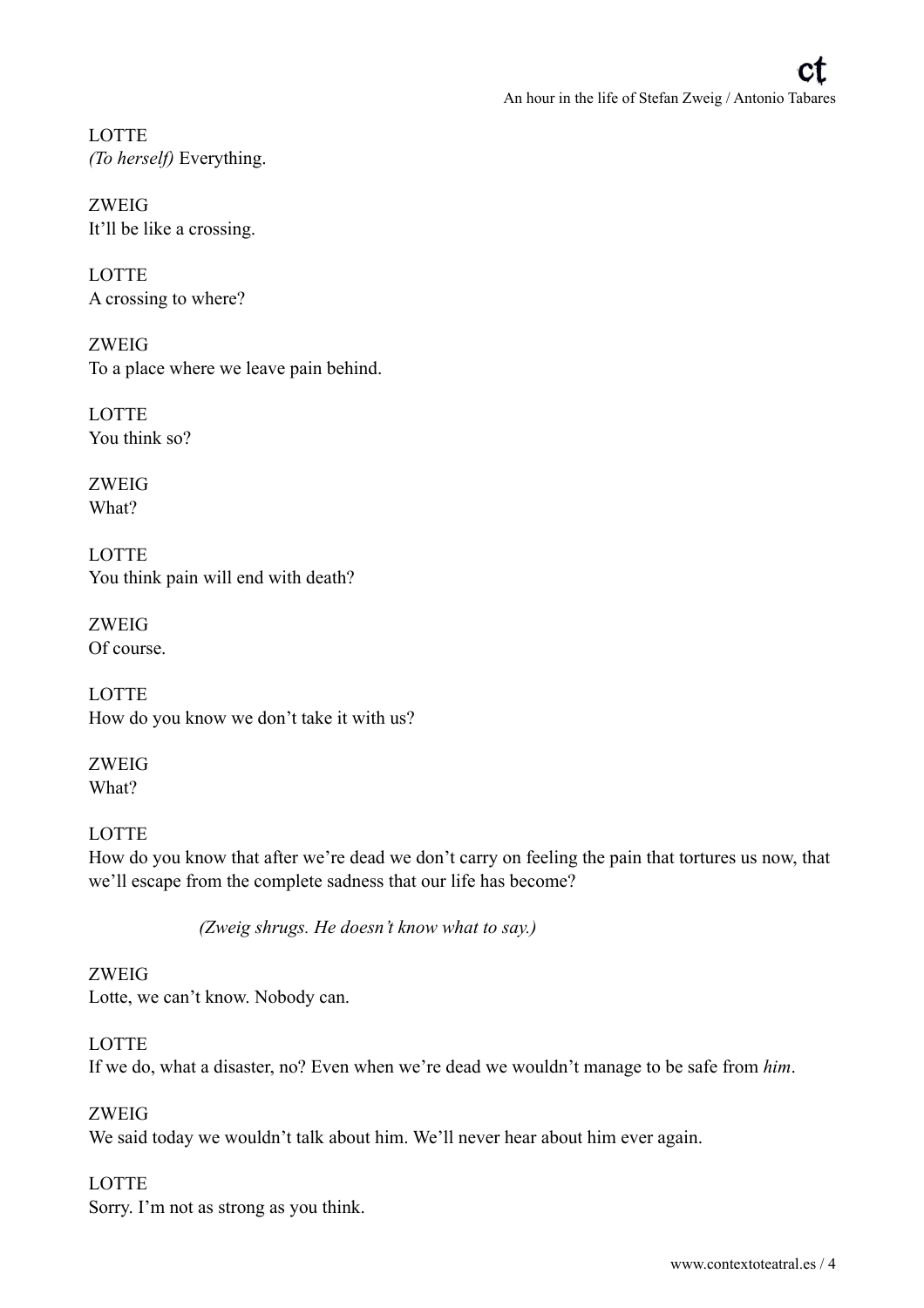ZWEIG Of course you are.

# **LOTTE**

No. I'm not. You're saying that to give me courage. But you know it's not true. If only I had half of Friderike's strength.

ZWEIG Why do you say that?

**LOTTE** Because If you'd stayed with her you'd never have decided to do this.

*(Zweig is stung by this. Silence.)* 

ZWEIG There's nothing to be done about that.

**LOTTE** 

It's better if we talk about it. We're putting everything in order, let's clear this up too.

# ZWEIG

What?

# LOTTE

Do you think I haven't thought about it? Everything would have been different if you were still married to her

ZWEIG It would all have been the same.

LOTTE No, my darling.

ZWEIG The war would be the same. Exile the same.

# **LOTTE**

Yes. On the surface, yes. Perhaps it would all be the same. The war, exile, persecution…Perhaps you and she would also have come to Brazil, even lived in this same house, but I'm certain there wouldn't be a bottle of poison waiting for you in the table drawer. *(Silence. Zweig says nothing.)*  And to think it was she who chose me to be your secretary. You know why she did it? You can imagine, no?

#### ZWEIG

She chose you because you were the best. She told me herself.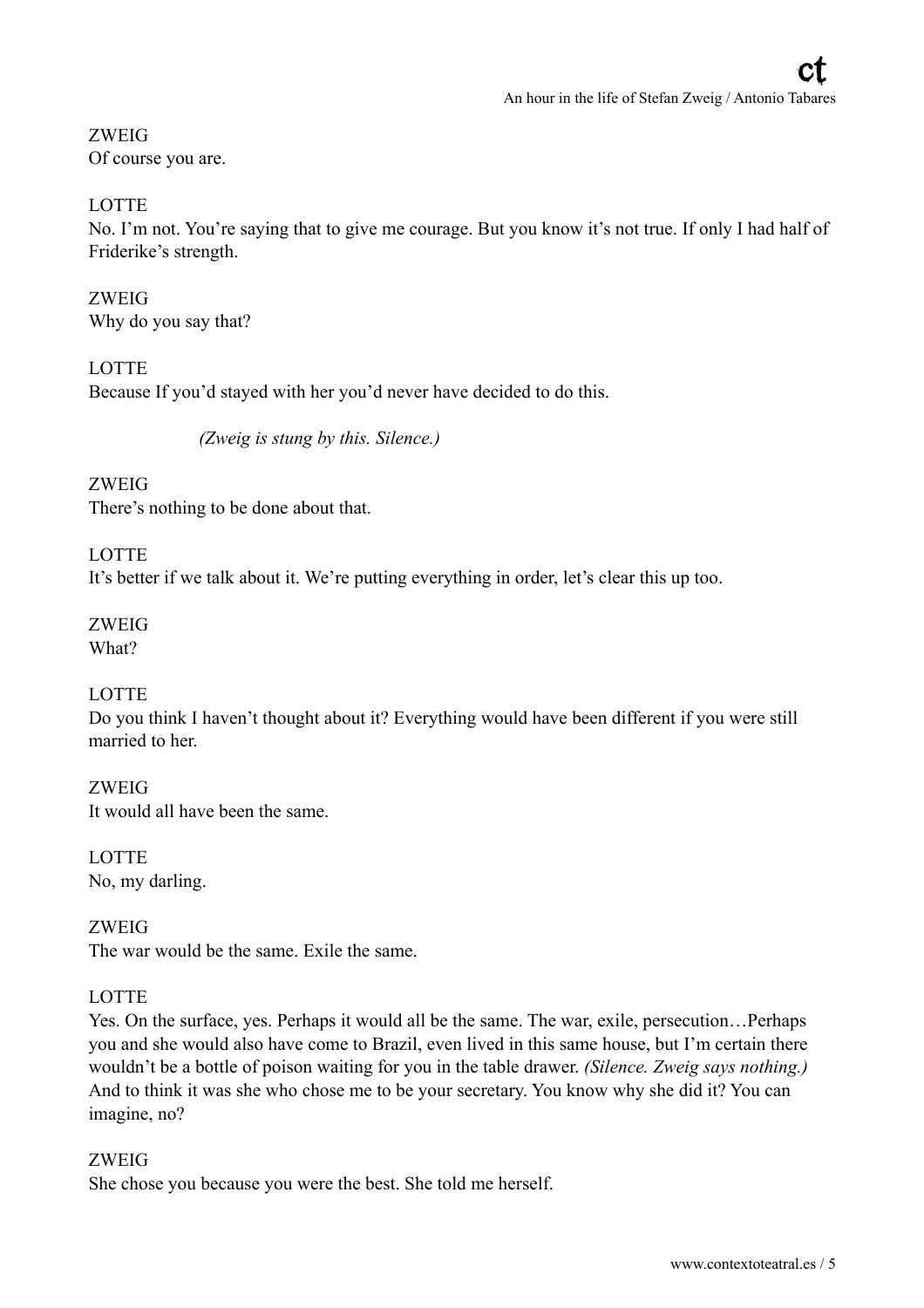# **LOTTE**

*(Laughs sadly)* I remember it as though it happened today. There were a few candidates, perhaps six or seven of us. I remember a girl from Vienna, very young, very beautiful. She spoke four languages. We were all convinced she'd get the job. But Friderike chose me. She chose me because I was the ugliest.

#### ZWEIG

Lotte, that's nonsense.

# **LOTTE**

It's true. It never entered her head that someone like me could break up your marriage.

#### ZWEIG You didn't break anything that wasn't already broken.

**LOTTE** Anyway, if it weren't for me sooner or later you'd have gone back to her.

ZWEIG You're wrong.

LOTTE I'm certain. You would have returned to her.

ZWEIG Why are you so certain?

LOTTE Because you still love her.

ZWEIG You're wrong again.

**LOTTE** No. I realised it when we met her in New York. The way you smiled at her, how you looked at her.

# ZWEIG

I'm still fond of her, it's true. But you have to understand. Love doesn't end suddenly. You can't wipe away twenty years of a shared life just by signing your name on some divorce papers.

# **LOTTE**

My darling, I'm not blaming you for anything. I understand. I'm not hurt or jealous. It's just…I can't explain…In New York I sometimes felt that I was being your lover, while she was really your wife. Wait. I'm saying this for my own sake, not for you. Again, I'm not blaming you for anything. In any case, I blame myself. For not being able to offer you something strong that you could hang onto, something like a shelter in the midst of all this insanity. Sorry, I don't know how to express it any better…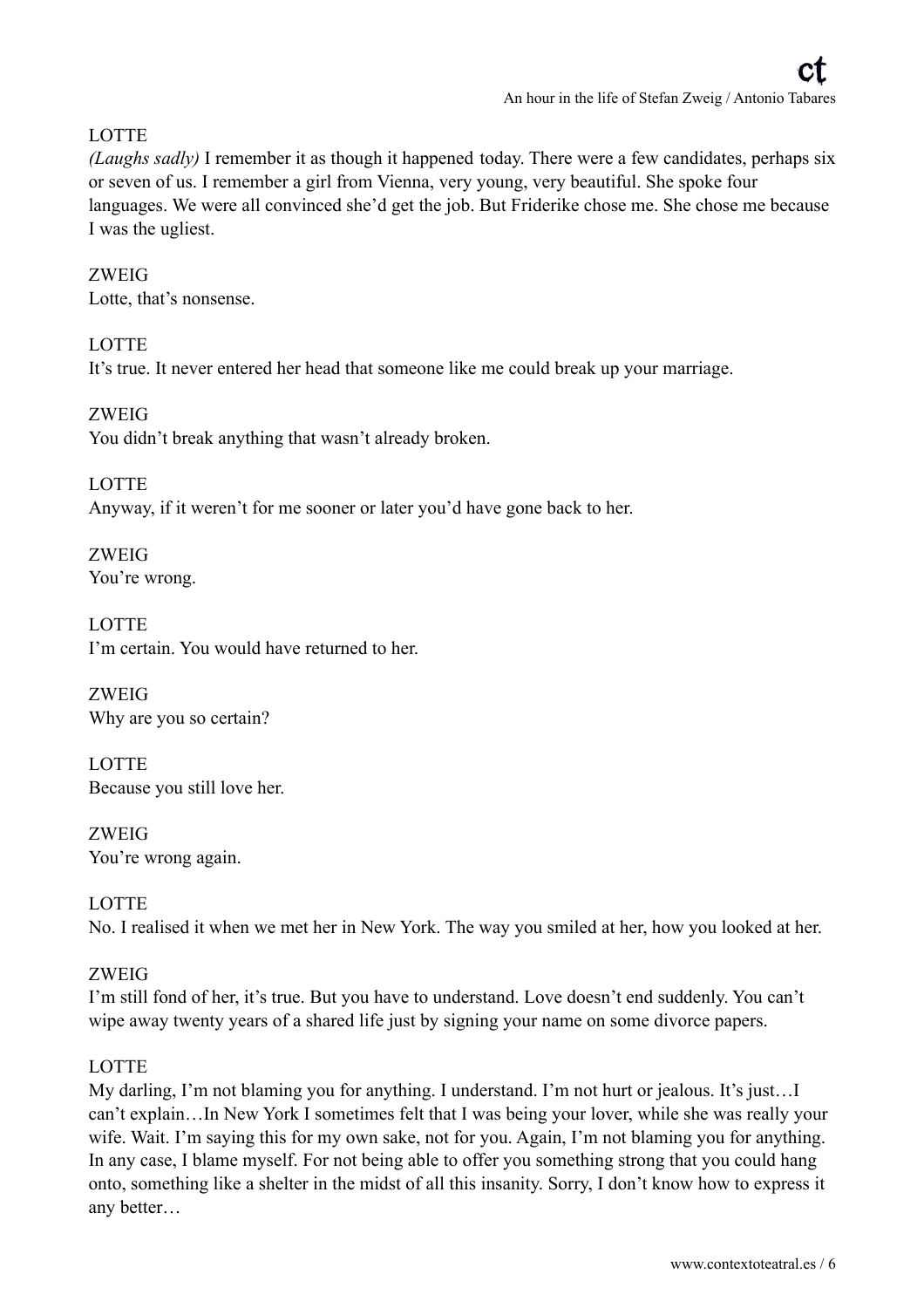# ZWEIG

You express it perfectly.

# **LOTTE**

I would've liked so much to know how to protect you from all this. To have avoided…At first, when...when I fell in love with you, this sounds selfish. I knew you'd grow old before me. And I was happy thinking that when the time came I would have to look after you. Instead it's been you who has had to look after me. I've not had the strength to do more than follow you.

*(Silence.)* 

#### ZWEIG

I've never heard you talk like this.

#### **LOTTE**

I haven't talked like this before. It must be…*(She smiles)* the solemn occasion. The fact is that…it's difficult to accept that I've played such a sad part in your life.

#### ZWEIG

Lotte, how can you say that?

#### **LOTTE**

No…I mean…At times I've come to feel…like the crippled girl in your novel. The one for whom the lieutenant feels only pity.

ZWEIG What I feel for you is not pity.

#### LOTTE

…I know, I know…I've never felt so loved as when I'm at your side. But somehow I wanted to return that love and I didn't know how. If there had been a single time when I could have truly helped you, been able to protect you from some danger, I don't know...that would've helped me not to feel a burden.

#### *(Silence.)*

#### ZWEIG

I don't know how you can be so hard on yourself. But perhaps I do. I can't help feeling guilty too, for having dragged you to this corner of the end of the world.

#### **LOTTE**

You didn't drag me. I followed you because I love you.

# ZWEIG

And still you say you've done nothing for me. I thought Brazil would be the start of our new life but it turns out to be journey's end. And at the end of it all is you, with me. Nobody else would've been able to do what you're willing to do.